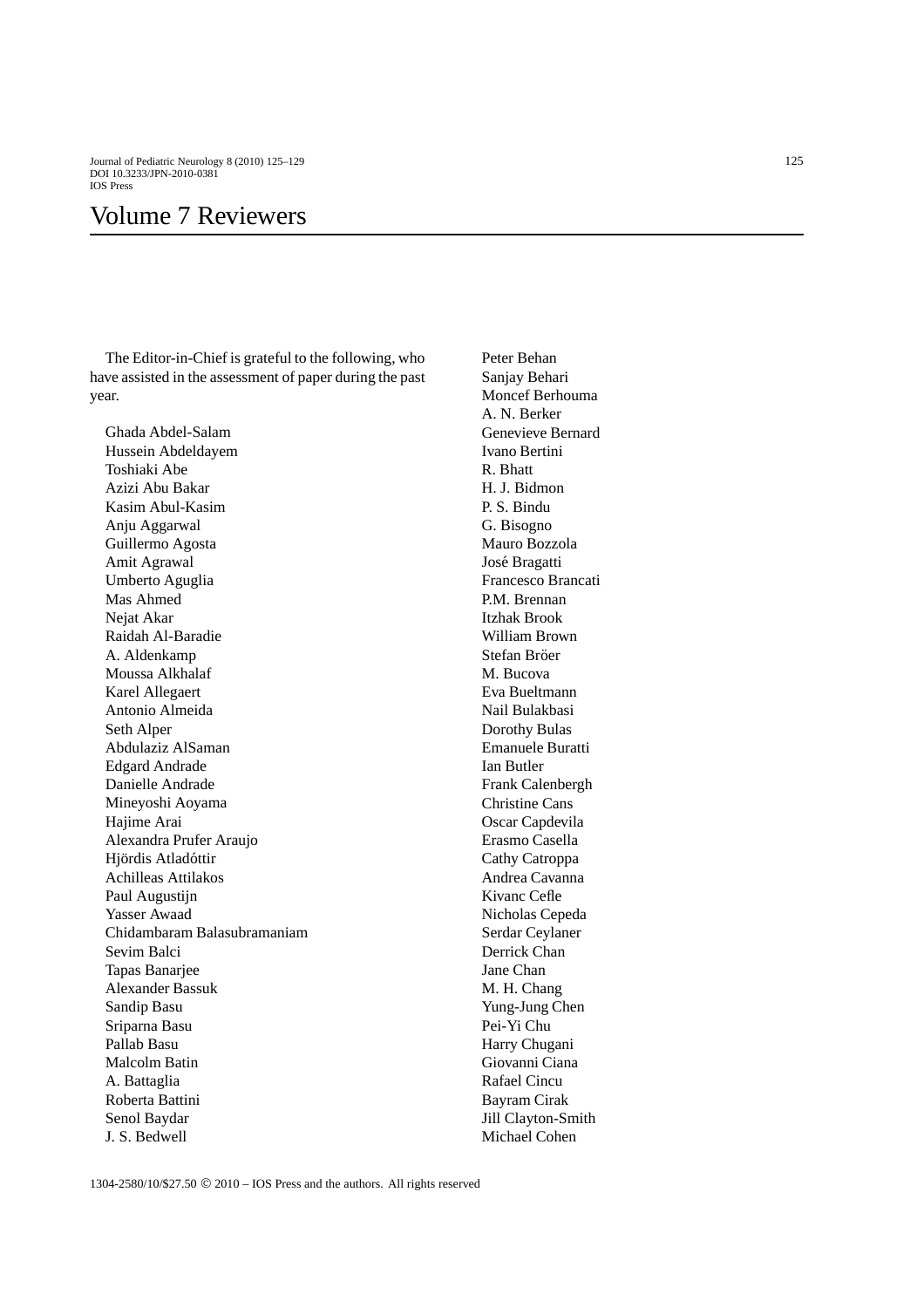126 *Volume 7 Reviewers*

Aaron Cohen-Gadol Cengiz Cokluk S. Constantini Thanos Covanis Jean-Christophe Cuvellier Anna Czlonkowska Bernard Dachy Russell Dale Sumita Danda Andrea Dardis Josef Davidsson S. M. Day Xavier De Tiege Meltem Demirkiran Xiangdong Denq Giancarlo Di Gennaro A. Dimitrakopoulou-Strauss Petia Dimova B. Dodd Joseph Dooley Alberto Dorta-Contreras Annette Douglas-Akinwande Andrew Ducruet R. Duncko Florian Ebner Mostafa Elayouty Ferechte Encha-Razavi Hatice Erbek Fusun Erdogan Yusuf Ersahin Razieh Fallah M.O. Fatope Aviva Fattal-Valevski R. Fernandes Adriano Ferrari Lisiane Ferreira Michal Fiedorowicz L. Finberg J. N. Fink A. R. Franz Richard Frye Tateki Fujiwara Carlo Fusco Roberto Gaggero Krishnan Ganapathy Trivadi Ganesan L. Garavelli Ravindra Kumar Garg Anastasia Garoufi Generoso Gascon Maciej Gasior

Thorsten Gerstner Ghazaime Ghazali Karim Ghobrial-Sedky Vincent Gibbons Joseph Gleeson Sarenur Gokben Sari Goldstein Ferber G. Gonzalez Andres Gonzalez-Garrido J. Goraya K. A. Gordon Martin Gough Jose Granell Annette Grefe Richard Grunewald Sheffali Gulati Eli Gunnarson Rahul Gupta Francesco Guzzetta Gerrit Haan Andreas Hahn Enas Hamed Sherifa Hamed Talhatu Hamzat Adam Hartman Takao Hashimoto Kiyotaka Hashizume Sahar Hassanein Raoul Hennekam Dale Hesdorffer Laree Hiser S. Horsch Yuliya Hrynash Nahin Hussain Zabidi Hussin Paul Hwang Paola Iannetti Zamzuri Idris Kazuie Iinuma K. Ikeda Katsumi Imai G. Indolfi Ivan Iourov K. Ishikura Ugur Isik Intan Ismail Hisashi Ito Hiromichi Ito Stephen Jaffe James Jan Kurt Jellinger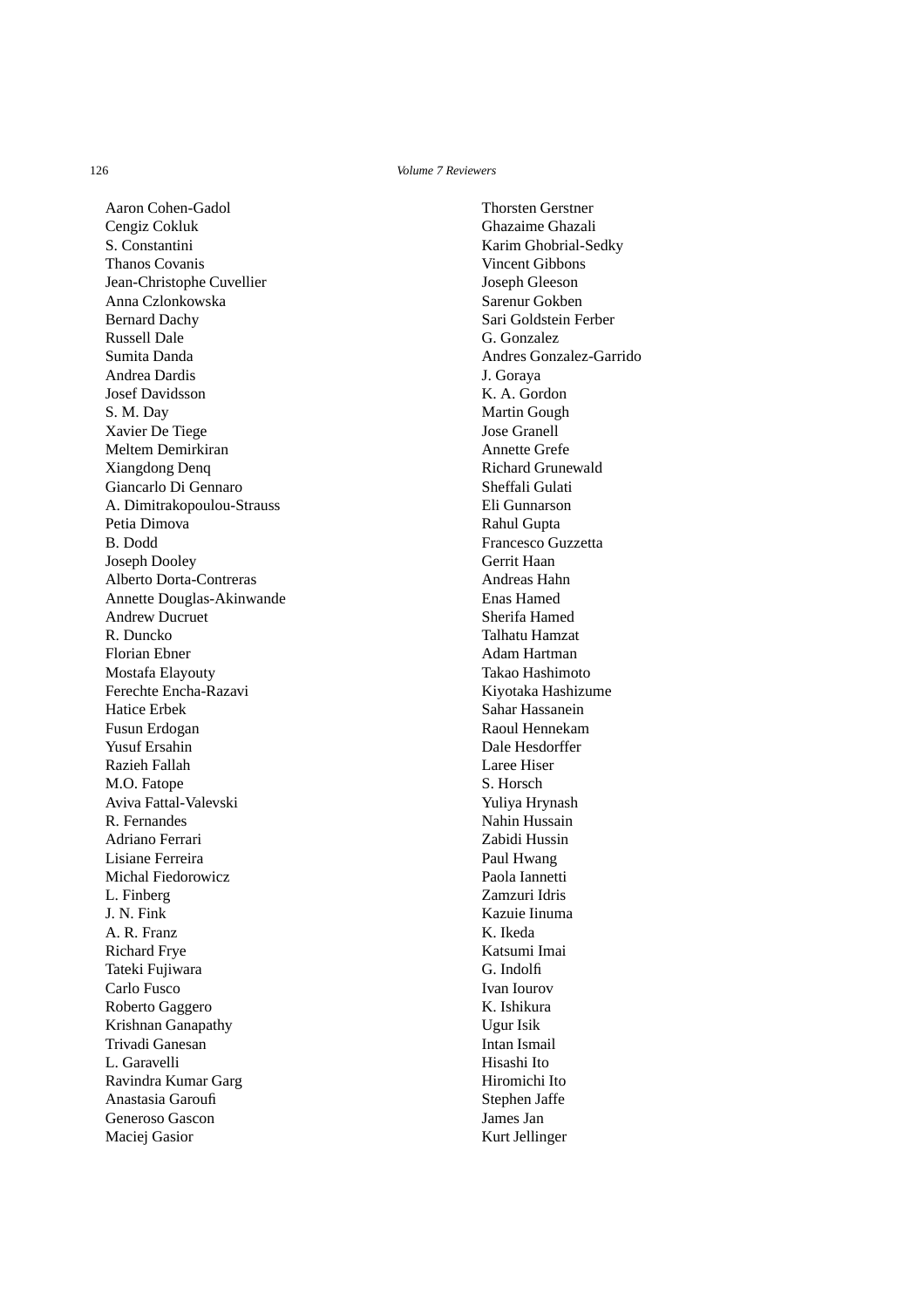J. A. Jewell Zedong Jiang jingwgd Jin Patrice Jissendi-Tchofo Lori Jordan Charuta Joshi Marek Jozwiak Patric Jung Ali Kaissi Rafal Kaminski Pongkiat Kankirawatana Sunil Karande Sedighah Karbasi Mats Karling Bharti Katbamna Hideya Kawasaki J. L. Kenemans Mintaze Kerem Gunel Sudha Kessler Yasmin Khakoo Olivier Klein Pavel Klein Joerg Klepper Robert Kleta Filiz Koc Jun Kohyama S. Korematsu Christian Korff Stauros Koussoulakos C. S. Kovacs Ernest Kuchar Wojciech Kulak Shiva kumar A. Kumar Ardvind Kumar Sudhir Kumar Raj Kumar B. L. Kumawat Roger Kurlan Soonhak Kwon Lieven Lagae Kirk Lalwani Angelika Lampert Wang-Tso Lee Stefanie Leistner Susana Satuf Lelis S. Lewallen Erzhen Li Melissa Libertus Malgorzata Lisik R Listernick

Manuela Lodesani Jana Lukaskova C. T. Lundy J. MacDonald Ashok Mahapatra Keishi Makino Anna Mandalis David Margolis Josko Markic Amira Masri Marcelo Masruha Gregory Mathews Vinchon Matthieu Amy McGregor A. M. McKinney Vicki McManus E. McPherson Man Mehndiratta Torstein Meling Hans Mentzel T.A. Merritt Marie-Noelle Metz-Lutz Michael Miles Elka Miller John Millichap Gordon Millichap Usha Misra Radhey Mittal Kenichiro Miura Hitoshi Mochizuki Maria Montenegro Ute Moog Brannon Morris III C. P. Moura John Mulley Jerome Murphy Susan Murr Matthew Murray Alberto Musto Uday Muthane Dattatraya Muzumdar Vijaya Mysorekar Sheela Nampoothiri Madhumita Nandi Jean Neau Astrid Nehlig Bresolin Nereo Yu-tze Ng Helmut Niederhofer Ichizo Nishino James Noble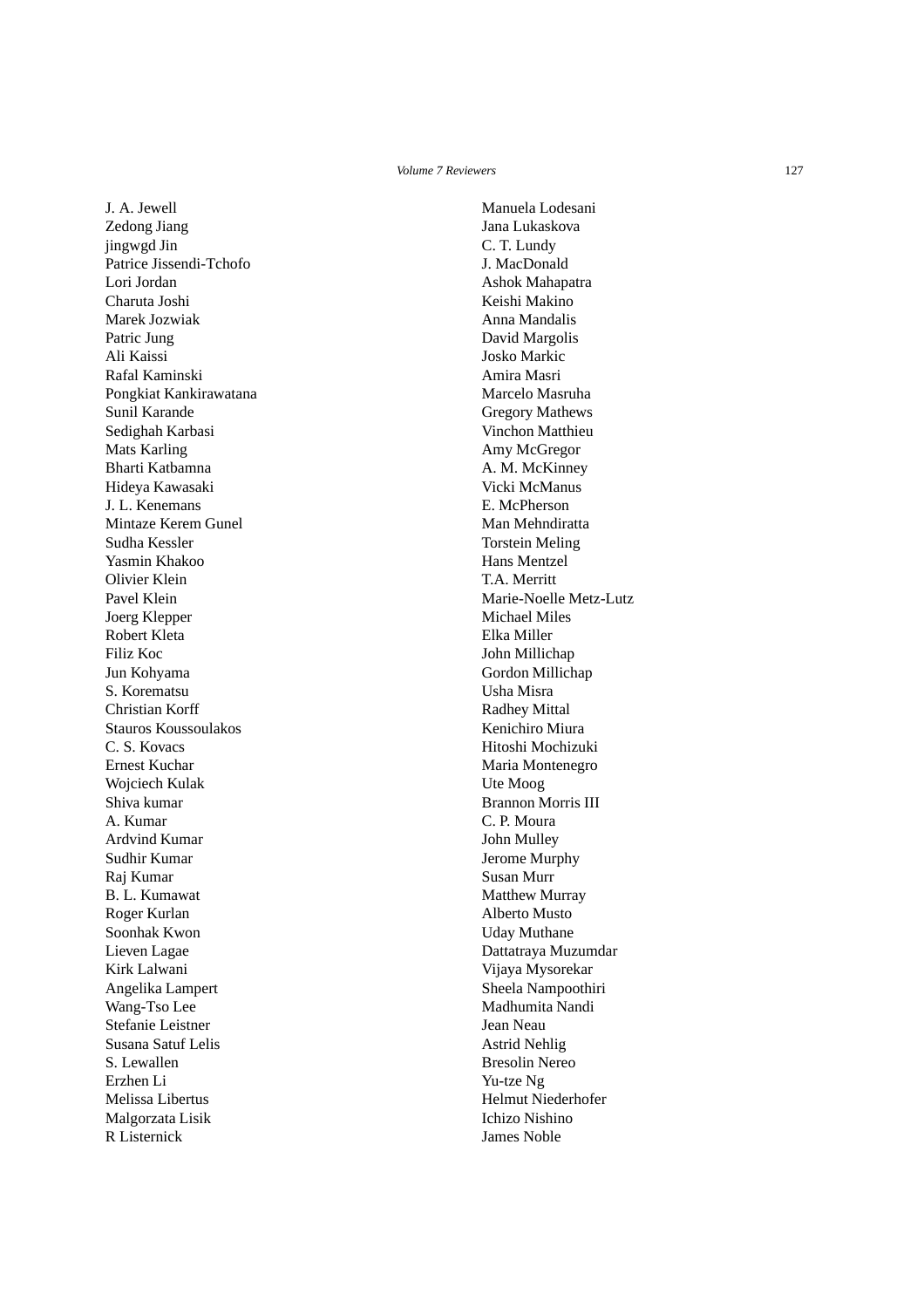Michael Noetzel Tohru Okanishi Bernard Okech Nur Olgun Antonio Oliviero Cagatay Onal Jozef Opara B. E. Otaigbe Hiroshi Otsubo Sitki Oztas Luca Padua Katriina Paloviita Elizabeth Pang Sumit Parikh Giorgio Paskulin Delia Paternoster Steve Pavlakis Paulo de Tarso Pierre-Filho Mary Platt S. R. Pliszka Tomaz Podnar Hillel Pratt M. Prelog Zvonka PRIMEC Igor Prpiae Giuseppina Pustorino Ibrahim Qaddoumi Jimena Quinzanos-Fresnedo Hernando Rafael Mubeen Rafay Tonse Raju Kamer Rana Adrianna Ranger J. L. Raphael A. Rasalam Simmi Ratan Bernardo Ratilal Veniamin Ratner Chandan Raybarman Ali Razmkon Umbertina Reed S. M. Reid Rosario Riel-Romero Kenou Rijckevorsel Benedict Rilliet Tamer Rizk Gaggero Roberto A. Roos Felix Rosenow Agathe Roubertie Firmino Rubaltelli

David Russell Monique Ryan Halil Saglam Mustafa Sahin Rie Sakai Yoichi Sakakihara Basar Sarikaya Harvey Sarnat Ali Sazci Joseph Scafidi Jens Schittenhelm Mustafa Secil Rifat Sener Ahmad Settin P. S. Shah Namrata Shah Rebecca Sherlock Hideaki Shiraishi Avinoam Shuper Zsuzsa Siegler Matti Sillanpaa Daljit Singh Namit Singhal Pratibha Singhi Sanjib Sinha A. T. Soliman Teesta Soman Manuel Somoza Kimberly Statler Dietrich Stoevesandt Rani Sunder Krzysztof Szczaluba Zoltan Szolnoki Anna Szucs Takaomi Taira Amar Taksande Chantal Tallaksen Sultan Tarlaci Norma Tavakoli Hakan Tayfun Helio Teive Mehmet Teksam S. A. Temtamy Josef Thundiyil Luigi Titomanlio Dorothee Trenite Surendra Trigun Hirokazu Tsukahara Mehmet Turgut Dilsad Turkdogan Munevver Turkmen